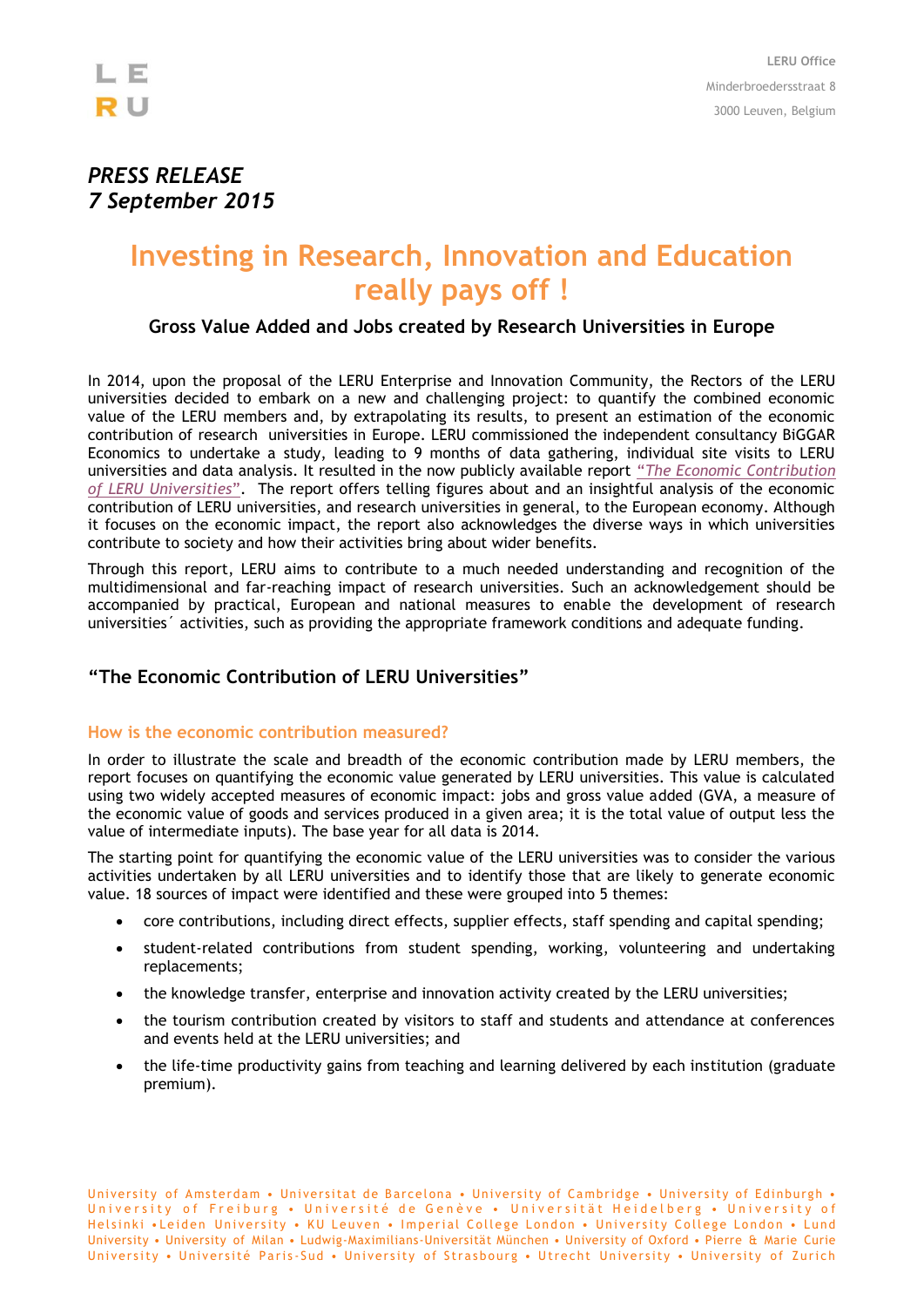#### **What are the main findings?**

**One of the key findings of this study is that LERU universities contributed a total economic value of €71.2 billion in GVA and 900,065 jobs across Europe in 2014.**

This total economic value is the result of calculating the following contributions:

- **core contribution**: in 2014 LERU universities generated €23.9 billion in GVA and 375, 683 jobs through people employed directly at the LERU universities, through expenditure on supplies, through money spent by staff in the local economies and by capital projects;
- **student-related contribution**: student expenditure, student employment (outside the LERU universities), student volunteering and student placements were worth €9.7 billion in GVA and supported 220,184 jobs in Europe;
- **knowledge transfer, enterprise and innovation activity**: technology licensing, consultancy, contract and collaborative research, spin-outs and start-ups, research and science parks, workforce training and staff volunteering made a combined contribution of €21.9 billion in GVA and 298,489 jobs across Europe;
- **tourism contribution**: visits to staff and students and attendance at conferences at the LERU universities created a contribution of €0.3 billion in GVA and 5,708 jobs across Europe;
- **graduate premium**: the life-time productivity gains from teaching and learning was estimated to be worth €15.4 billion in GVA.

Some other relevant findings include:

- **international (non-EU students)**: LERU members attract over 50,000 students from outside the EU, which contributes to European exports earnings, estimated at  $\epsilon$ 1.7 billion per year for the European economy through the fees they pay and their spending in the wider economy;
- **economic contribution of the research universities sector**: by extrapolating the impact of LERU universities, the research universities sector was estimated to contribute over €300 billion GVA and to support 3.8 million jobs across Europe, representing 2.2% of all GVA and 1.8% of all employment in the EU;
- **for each €1 in GVA directly generated by the LERU universities, there was a total contribution of almost €6 to the European economy, and every job directly created by the LERU universities supported almost 6 jobs in the European economy.**

Despite the impressive figures, the study represents only a snapshot of the contributions of the LERU universities to the European economy: a picture of the economic contribution in 2014. The long-term effects deriving from some of the activities should not be neglected.

Similarly, although this report assesses the quantifiable economic impact of the LERU universities, there are, however, significant wider, unquantifiable benefits of higher education to individuals and to society, such as greater social cohesion, improved social mobility, better health and wellbeing and greater civic engagement.

#### **A wider acknowledgement (and support) to research universities is needed**

"As the figures in the report demonstrate, investing in research, innovation and education really pays off!" states LERU Secretary-General, Prof. Kurt Deketelaere. "In 2014, LERU universities received €16.3 billion in income and generated a total economic impact of €71.2 billion. That implies that LERU universities generated €4.37 GVA for every €1 income earned".

"The wide impact of research universities (and universities in general) should be better acknowledged. As indicated in the report, the contribution of research universities is greater than that of the direct GVA and employment of the automotive industry, the pharmaceutical and real estate sectors in Europe. That is certainly not a negligible fact" states LERU Chair Prof. Alain Beretz.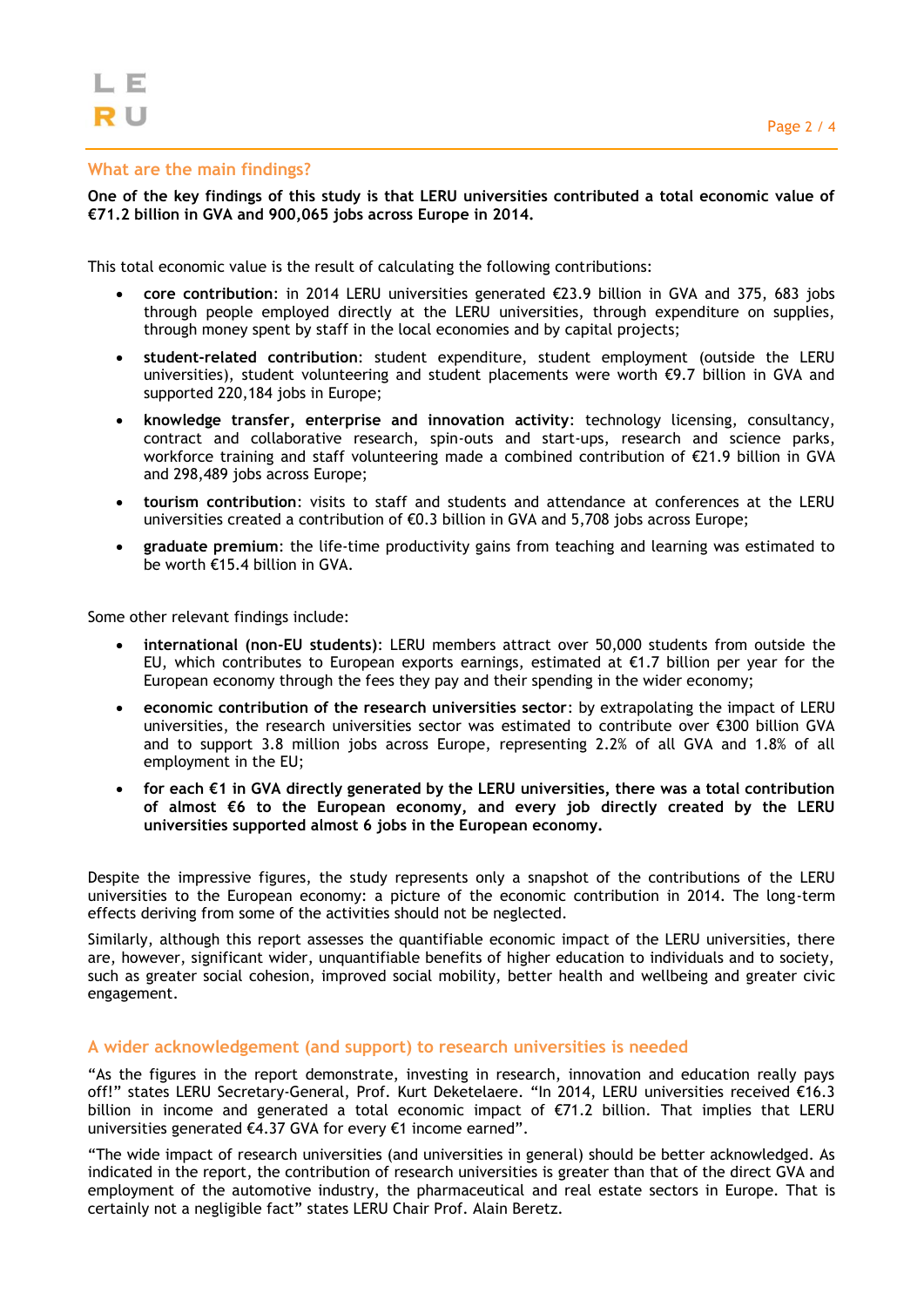The LERU-BiGGAR report provides sound evidence of how research universities make essential contributions to the European economy. As such, the impact of universities should be better understood and recognised, and their economic and societal contributions should be better taken into consideration by European and national policymakers. Providing universities with adequate funding will clearly benefit the European economy, contributing to Europe´s growth and competitiveness. However, although funding is certainly essential in allowing universities to develop their full potential, this remains insufficient if the appropriate framework conditions are not created. "On issues such as the EU Copyright reform, the General Data Protection Regulation or Open Access, we often fail to realise how much is at stake for European universities and, therefore, for the European economy and the internal market. Although at first sight it might not be obvious to everyone, issues such as the lack of a text and data mining exception, barriers to the processing of personal data for scientific purposes or the absence of an EU level playing field in such domains are very closely related to the advancement of knowledge, to universities´ activities and therefore, to Europe´s competitiveness", explains Prof. Deketelaere.

The figures on how universities contribute to society and the economy are presented here. Now it is up to the EU and national policymakers to do their part.

#### **More information**

- [Full report](http://www.leru.org/files/publications/LERU_Economic_Contribution_-_Report.pdf)
- [Methodological approach](http://www.leru.org/files/general/LERU%20Economic%20Contribution%20-%20Methodological%20Appendix.pdf)
- [Infographics](http://www.leru.org/files/general/LERU%20Economic%20Contribution%20-%20Infographics.pdf)

*---END---*